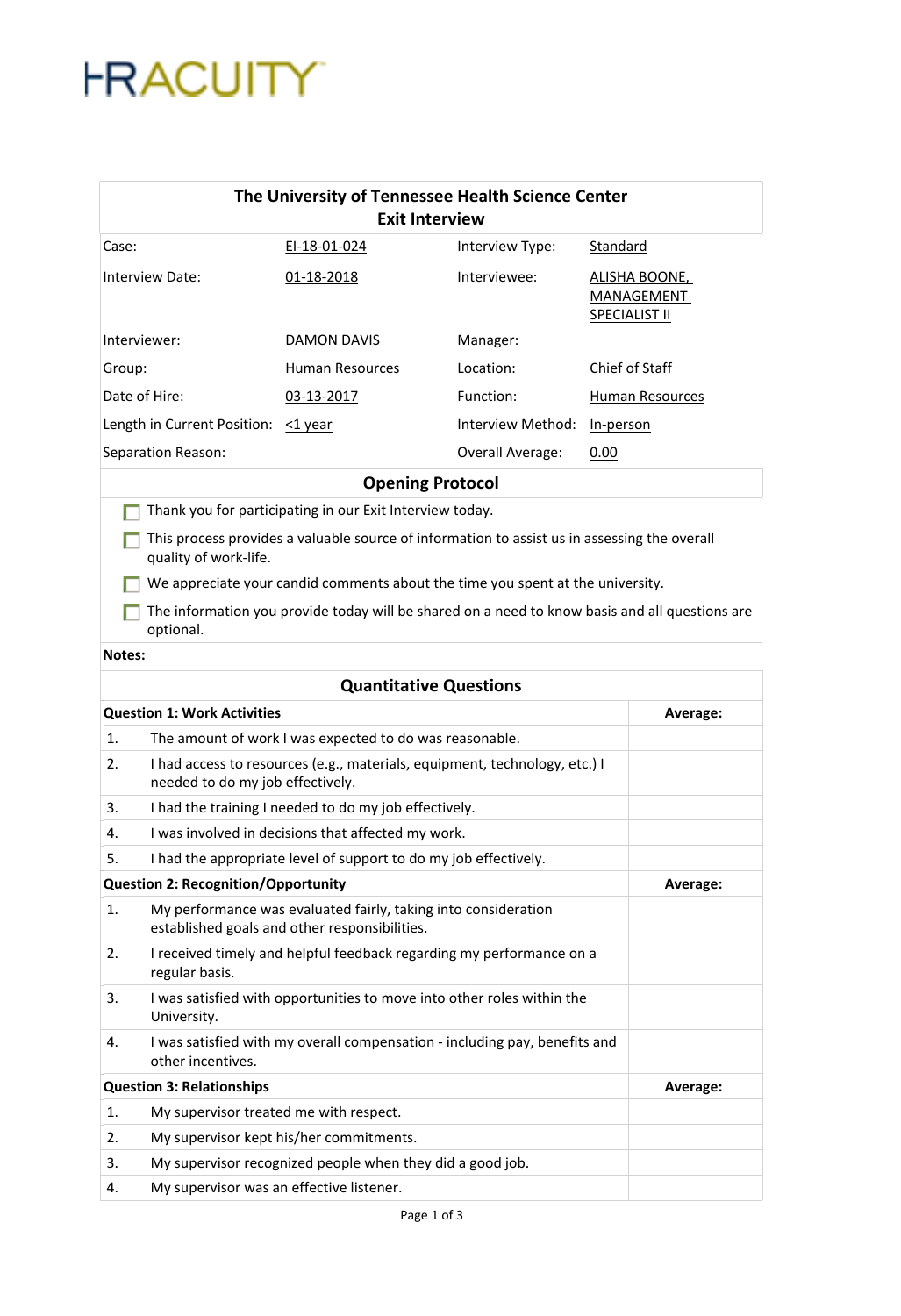## **FRACUITY**

| 5.                                     | People in my department worked well together.                                                         |          |
|----------------------------------------|-------------------------------------------------------------------------------------------------------|----------|
|                                        | <b>Question 4: Work/Life Balance and Physical Environment</b>                                         | Average: |
| 1.                                     | Safe work practices were encouraged and followed in my work group.                                    |          |
| 2.                                     | Overall, I was satisfied with my physical working conditions (e.g., space,<br>desk, lighting, noise). |          |
| 3.                                     | My workload allowed me to have sufficient personal time outside of work.                              |          |
| <b>Question 5: Communication/Other</b> |                                                                                                       | Average: |
| 1.                                     | In my department, there was open and honest two-way communication.                                    |          |
| 2.                                     | Throughout the institution, there was open and honest two-way<br>communication.                       |          |
| 3.                                     | I would recommend the University as a place to work to my friends and<br>family.                      |          |